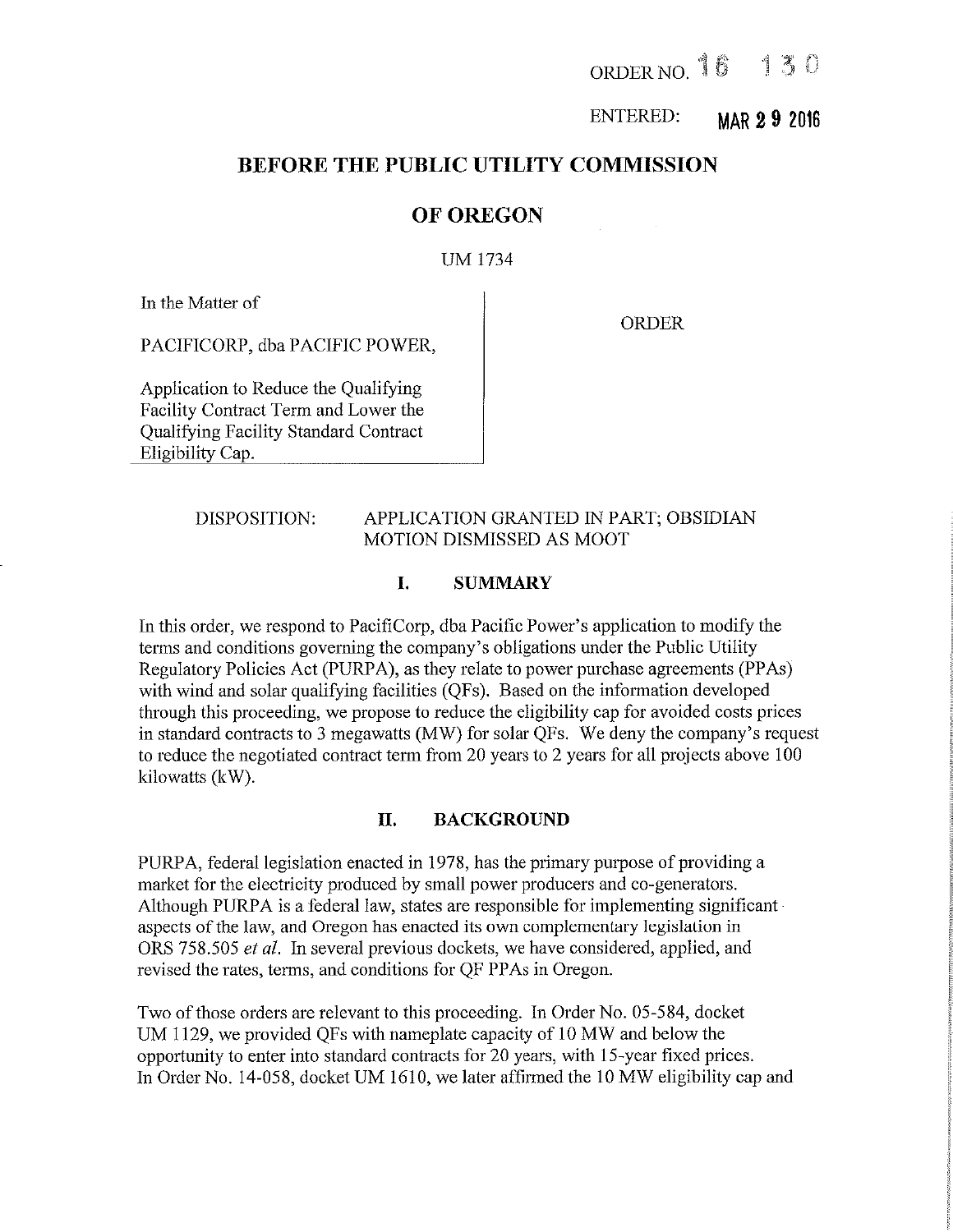20-year term for standard contracts, reasoning that standard contract terms are intended to reduce transaction costs associated with QF contract negotiation.

# III. PROCEDURAL HISTORY

On May 21, 2015, PacifiCorp filed an application to modify the terms and conditions under which the company enters into PPAs with QFs. The company asks that we: (1) reduce the fixed-price term of QF PPAs from 15 years to three years; and (2) lower the eligibility cap for standard QF pricing and PPAs from 10 MW to 100 kW for wind and solar QFs.

The following filed petitions to intervene and were granted party status in this proceeding: Community Renewable Energy Association (CREA); the Renewable Energy Coalition (REC); Renewable Northwest (Renewable NW); Oregonians for Renewable Energy Progress; the Oregon Department of Energy (ODOE); Northwest Energy Coalition; Obsidian Renewables, LLC; Cypress Creek Renewables, LLC; the Sierra Club; the Northwest & Intermountain Power Producers Coalition; Portland General Electric Company; Gardner Capital Solar Development; and the City of Portland.

During the pendency of these proceedings, the parties filed three substantive motions. On June 1, 2015, REC and CREA filed ajoint motion to dismiss the application. We denied the motion in Order No. 15-209. On July 9, 2015, PacifiCorp filed a motion for interim relief pending resolution of the requests in its application with regard to only the eligibility threshold for standard QF pricing. We granted the motion in Order No. 15-241, and reduced the eligibility threshold for standard QF PPAs from 10 MW to 3 MW for solar QFs on an interim basis. Finally, on November 13, 2015, Obsidian moved to hold the proceeding in abeyance pending our consideration of a petition for rulemaking it filed addressing many of the issues in these proceedings. In Order No. 16-056, docket AR 593, we granted, m part, Obsidian's petition for mlemaking, thus rendering its motion to stay these proceedings moot.

An evidentiary hearing in these proceedings was held on January 21, 2016. Briefs were filed by PacifiCorp, REC, CREA, Sierra Club, Renewable NW, and Staff. All proffered testimony, supported by witnesses' affidavits, was admitted into the record and the record was closed on March 2, 2016.

# IV. POSITIONS OF THE PARTIES<sup>1</sup>

PacifiCorp asks that we lower the company's standard contract eligibility cap for wind and solar QFs to 100 kW under PURPA and reduce both the standard and negotiated contract term of from 20 years to 3 years. The company states that its request is intended to mitigate customer risk resulting from the inherently speculative nature of long-term avoided cost forecasts and to ensure that, to the greatest extent possible, customers pay no more than the company's actual avoided costs for QF energy and capacity.

<sup>&</sup>lt;sup>1</sup> Although Obsidian and Cypress Creek filed joint direct testimony, neither party participated in the briefing process.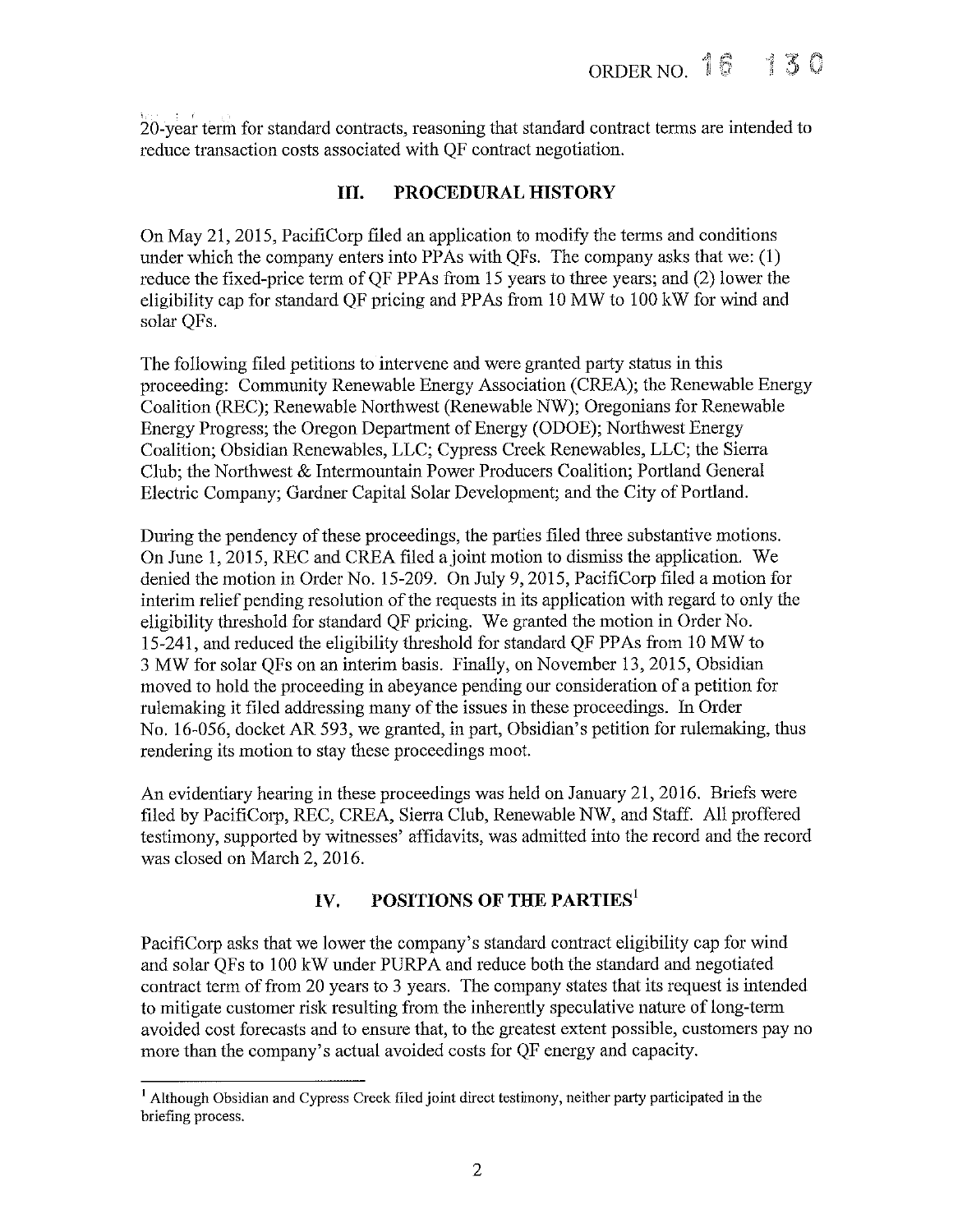CREA and REC both urge rejection of PacifiCorp's proposal with respect to standard contract eligibility, believing that the QF size threshold for standard contracts should remain at 10 MW. CREA asserts that PacifiCorp has not shown that it has actually executed negotiated contracts with QFs for full avoided cost rates as required by law and the record demonstrates that there are almost no Oregon QFs above the eligibility cap that have successfully negotiated a contract and rates.<sup>2</sup> REC contends that drastically reducing the eligibility cap for QFs seeking standard contract terms would make financing difficult and decrease the marketability of energy produced by Oregon QFs.

CREA, REC, and Renewable NW contend that we should maintain the standard contract eligibility cap at 10 MW for all QF resource types and increase the length of the contract term for fixed avoided cost rates from 15 to 20 years. They contend that the applicable statutes and federal regulations require a 20-year contract term with fixed prices throughout. REC also contends that we should ensure that all existing QFs that renew their contracts are paid for capacity during the resource sufficiency period, because their capacity has already been included in the utility's load resource balance and could not be considered surplus power.

The Sierra Club does not take a position on PacifiCorp's proposal to lower the standard contract eligibility cap, but believes that shortening QF contract terms to three years will effectively eliminate renewable QF development in Oregon. The Sierra Club notes that, when the Idaho Public Utilities Commission reduced contract terms during 1996-2001, there was a dramatic decrease in both installed capacity and contracts in Idaho.<sup>3</sup>

The ODOE favors the higher 10 MW eligibility cap for wind projects, but supports use of 3 MW as a reasonable breakpoint for solar.<sup>4</sup> The ODOE notes that the five-mile minimum distance to disaggregate projects will more likely affect a developer's ability to site wind projects than solar projects.

Staff recommends that we lower the eligibility cap for PacifiCorp's standard contracts with wind and solar QFs to somewhere between 2 and 4 MW, but states that it is not necessary to lower the cap for other types ofQFs because other resource types are not as easily disaggregated as solar and wind facilities. Staff acknowledges that a 100 kW eligibility cap could be more effective at deferring disaggregation, but believes that the benefit obtained by lowering the eligibility cap to 100 kW for PacifiCorp, rather than somewhere between 2 and 4 MW, is not so great as to warrant the additional decrement

Staff also recommends that we affirm the decision in Order No.  $07-360^6$  that grants OFs the right to unilaterally select a contract term of up to 20 years with 15 years affixed prices. Staff does not believe that a 20-year contract term is legally required, but interprets the decision as seeking a balance between the QFs' needs of obtaining

 $2$  REC/300, Lowe/3.

<sup>&</sup>lt;sup>3</sup> Sierra Club/100, McGuire/15-17.

<sup>4</sup> ODOE/200, Broad and Carver/5.

 $<sup>5</sup>$  Id. at 4.</sup>

<sup>6</sup> Docket No. UM 1 129 (Aug 20, 2007).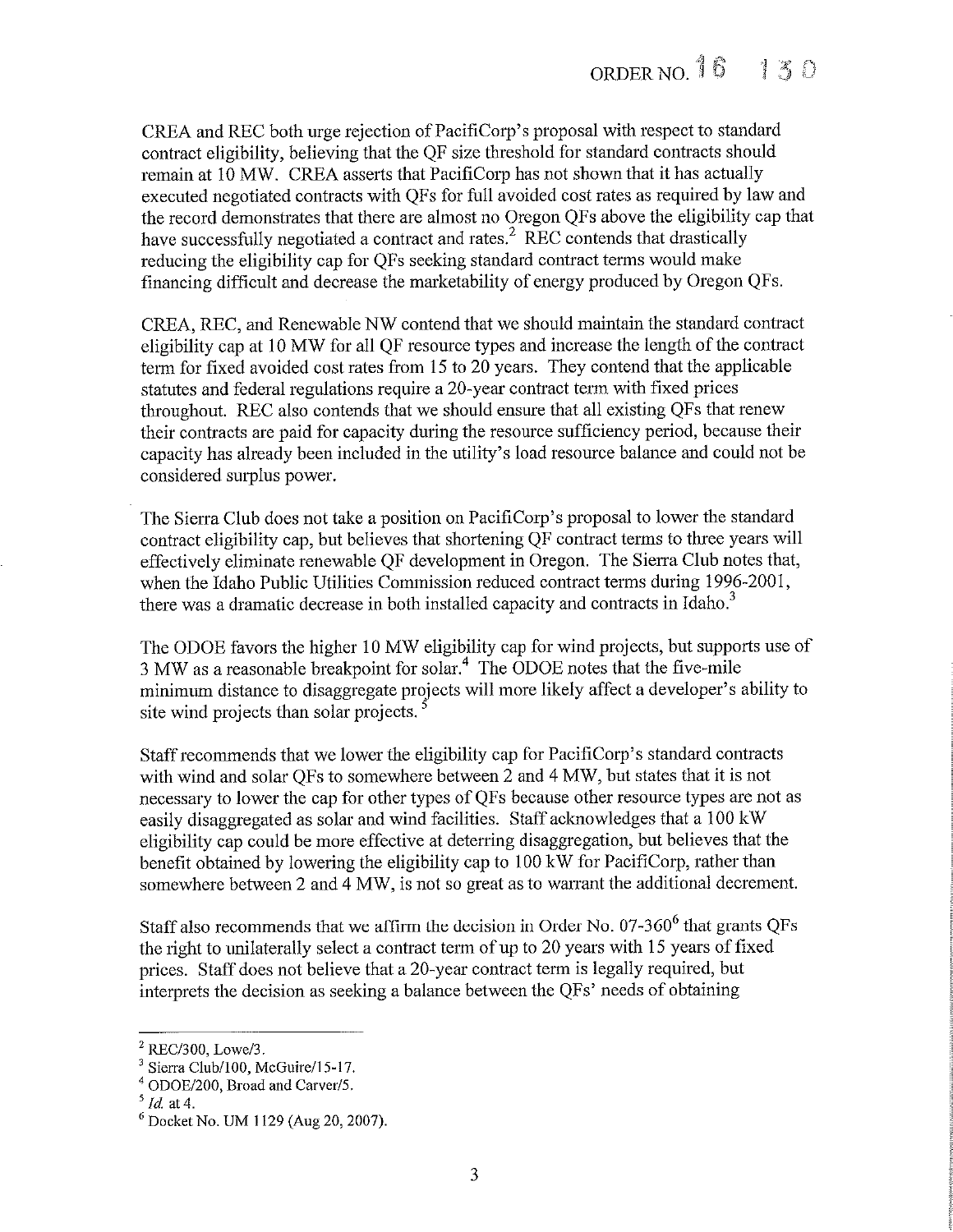financing and limiting the potential for actual avoided costs to diverge from forecasted avoided costs. In practical terms, Staff believes that, while a term of three years may limit the risk that the utilities' actual avoided costs will vary from the contracted to avoided cost prices, the shorter term would almost certainly inhibit rather than incent OF development.

# V. DISCUSSION

# A. Nameplate Capacity of QF Projects Eligible for Standard Contracts

Although federal rules implementing PURPA require utilities to offer standard contracts to QFs with a nameplate capacity of 100 kW and less, state commissions may establish a higher eligibility cap.<sup>7</sup> Over the years, we have increased the nameplate capacity of QFs eligible for standard contracts – first to 1 MW in 1991,<sup>8</sup> and then to 10 MW in 2005.<sup>9</sup>

Due to unprecedented growth in QF activity in PacifiCorp's service territory, we recently granted the company's request for temporary relief and lowered the eligibility cap for standard contracts to 3 MW for solar QF projects. In Order No. 15-241, we stated:

PacifiCorp's filings persuade us that there has been significant growth in QF development in its territory. Interim relief is appropriate to protect ratepayers from the possibility of being charged more than PacifiCorp's avoided power costs during the pendency of our review. We recognize that intervenors dispute some of PacifiCorp's figures and raise questions about whether all these QF projects will actually be built. Nonetheless, we find sufficient reason to provide a modest measure of relief pending our further analysis of market conditions and Commission OF policies. Furthermore, as PacifiCorp notes, having granted Idaho Power's request for interim relief in Order No. 15-199, a failure to provide a similar 3 MW cap on solar QF project eligibility to PacifiCorp might well encourage developers to engage in geographic arbitrage.<sup>10</sup>

We now address whether to modify the 10 MW eligibility cap on a more permanent basis. Any change to the standard contract eligibility threshold should be targeted to remedy specific and verified problems PaclfiCorp has had with the QF contracting process.

Based on our review, we conclude that the threshold for standard contracts should be reduced on a more permanent basis. In 2015, a large developer executed standard contracts with PaciflCorp for seven 10 MW solar facilities and one 8 MW solar facility over a one week period and another developer executed five standard contracts for

 $7$  18 C.F.R. 292.304(c)(1),(2).

<sup>8</sup> Order No. 91-1383 (1991 WL 501291 at 10).

<sup>9</sup> Order No. 05-584 at 15 (May 13, 2005).

<sup>10</sup> Order No. 15-241 at 3.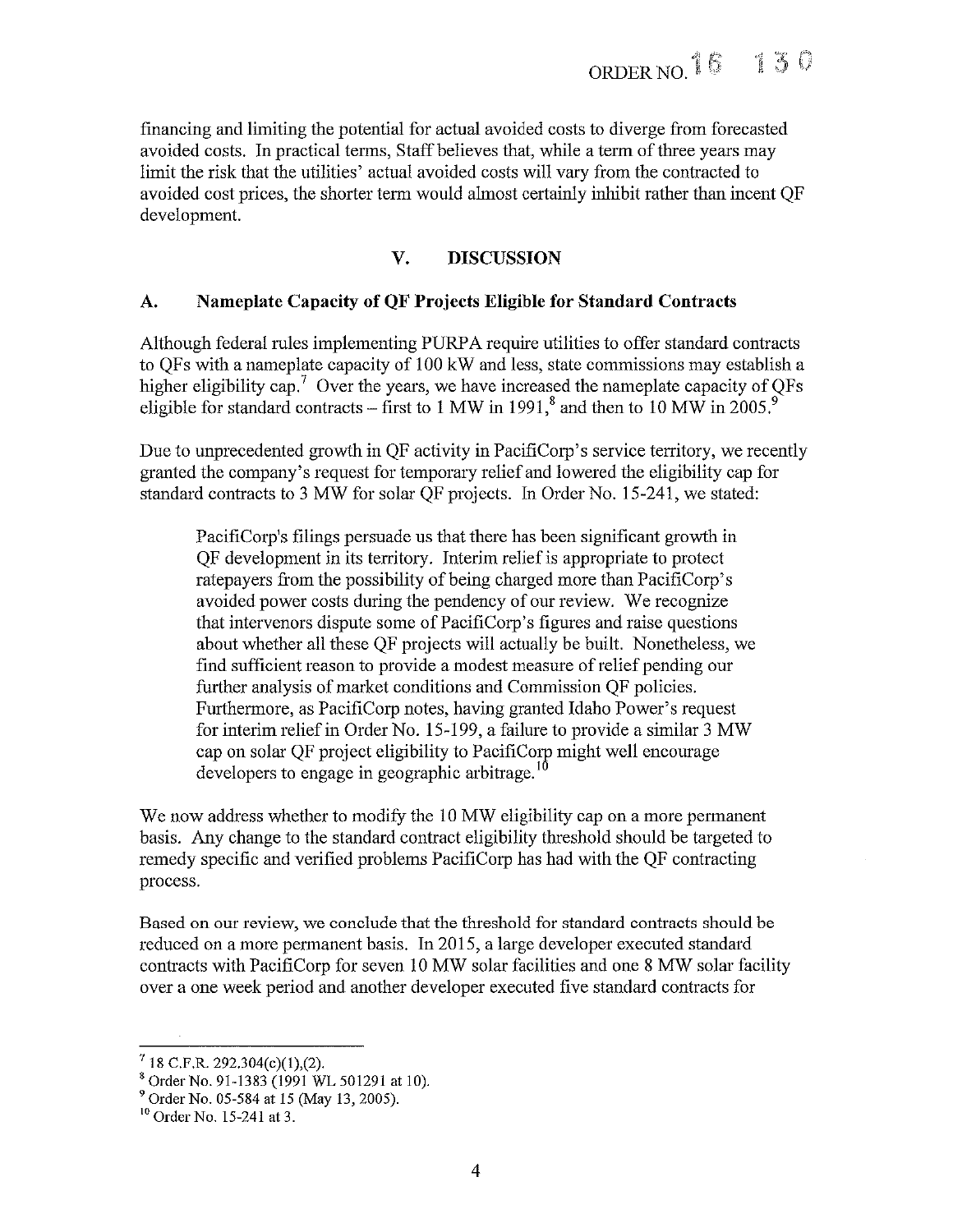36.5 MW of solar on one day.<sup>11</sup> Although the vast majority of the projects were for 5 MW and above, and most were 10 MW, there were three that were 3 MW or less.<sup>12</sup> This indicates that QF projects located in PacifiCorp's service area as small as 3 MW can be viable.

#### MIR ES HAM

Accordingly, we find that the eligibility threshold should be 3 MW for solar projects. We restrict our decision, however, to only the avoided cost prices contained in the standard contracts. A primary advantage of the standard contract is that it guarantees for the applicant the certainty of fixed avoided cost rates for the project's output over a long term. It is primarily for this reason that PacifiCorp sought to decrease the eligible nameplate capacity for QF projects.

We find no factual basis to support a reduction to the eligibility threshold for wind QFs. Thus, we conclude that the eligibility standard should remain at 10 MW for wind QF projects.

## B. Standard Contract Term

PacifiCorp seeks to shorten the contract term for both standard and negotiated QF contracts to a two-year minimum. Other parties oppose the company's proposal on both legal and policy grounds.

For reasons set forth in Order No. 16-129, issued concurrently with this order, we adhere to our current policy. We conclude that ORS 758.525 does not mandate a particular term for QF contracts, and that our use of 20-year contracts, with prices fixed at avoided costs for 15 years followed by indexed pricing for the remaining five years, continues to have merit.

## VI. ORDER

#### IT IS ORDERED that:

1. PacifiCorp, dba Pacific Power's Application to Reduce the Qualifying Facility Contract Term and Lower the Qualifying Facility Standard Contract Eligibility Cap for wind and solar projects is approved to the extent specified in this order and denied in all other respects. We direct our Staff to include these changes through rulemaking as appropriate.

 $11$  Staff/100, Andrus/17.

 $12$  *Id.* at 17-18.